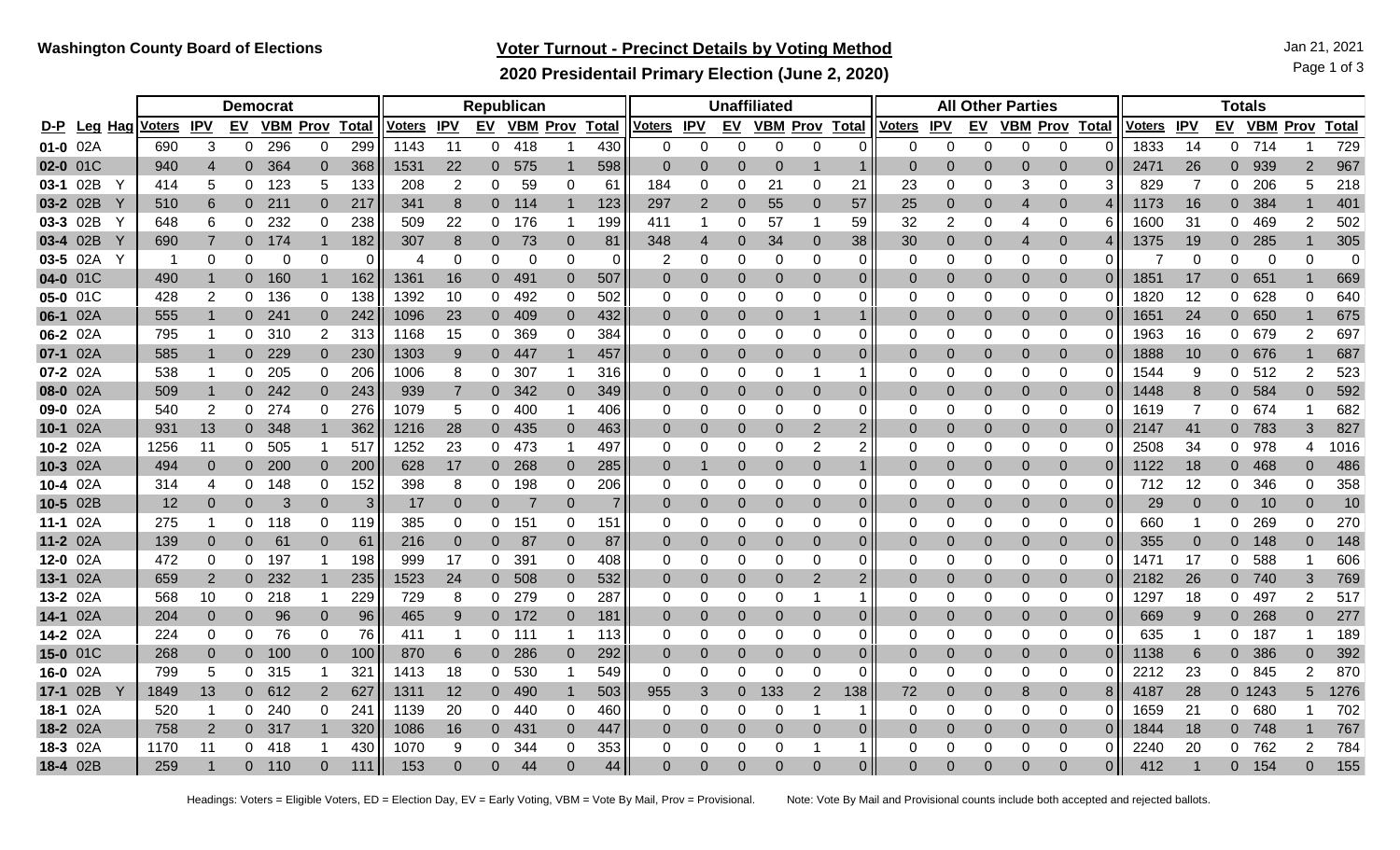## **Voter Turnout - Precinct Details by Voting Method** Jan 21, 2021

Page 2 of 3

**2020 Presidentail Primary Election (June 2, 2020)**

|          |             |               |            | <b>Democrat</b> |            |          |              |                 |            |           | Republican      |             |              |               |            | <b>Unaffiliated</b> |            |             |                 |               |            |           | <b>All Other Parties</b> |             |              | <b>Totals</b> |            |           |            |               |              |  |
|----------|-------------|---------------|------------|-----------------|------------|----------|--------------|-----------------|------------|-----------|-----------------|-------------|--------------|---------------|------------|---------------------|------------|-------------|-----------------|---------------|------------|-----------|--------------------------|-------------|--------------|---------------|------------|-----------|------------|---------------|--------------|--|
|          | D-P Leg Hag | <b>Voters</b> | <u>IPV</u> | <u>EV</u>       | <u>VBM</u> | Prov     | <b>Total</b> | <b>Voters</b>   | <b>IPV</b> | <u>EV</u> | <u>VBM</u>      | <b>Prov</b> | <b>Total</b> | <u>Voters</u> | <b>IPV</b> | <u>EV</u>           | <u>VBM</u> | <b>Prov</b> | <b>Total</b>    | <u>Voters</u> | <u>IPV</u> | <u>EV</u> | <u>VBM</u>               | <b>Prov</b> | <b>Total</b> | <u>Voters</u> | <u>IPV</u> | <u>EV</u> | <b>VBM</b> | . <u>Prov</u> | <b>Total</b> |  |
| 19-0 02A |             | 528           |            |                 | 256        |          | 259          | 995             |            |           | 330             |             | 338          |               |            |                     |            |             |                 |               |            |           |                          |             |              | 1523          |            |           | 586        |               | 597          |  |
| 20-0 02A |             | 357           |            |                 | 143        | $\Omega$ | 144          | 880             |            |           | 352             |             | 359          |               |            |                     |            |             |                 |               |            | $\Omega$  |                          |             |              | 1237          |            |           | 495        |               | 503          |  |
| 21-1 02B |             | $104^{\circ}$ | 14         |                 | 467        |          | 483          | 853             |            |           | 357             |             | 366          | 519           |            |                     | 91         |             | 94              | 44            |            | 0         | 12                       |             | 12.          | 2457          | 25         | 0         | 927        |               | 955          |  |
| 21-2 02B |             | 807           |            |                 | 368        | 3        | 375          | 702             | 14         |           | 283             | 0.          | 297          | 440           |            |                     | 81         |             | 82              | 30            |            | $\Omega$  | 10                       |             | 10           | 1979          | 18         | 0         | 742        |               | 764          |  |
| 21-3 02B |             | 501           |            |                 | 270        |          | 275          | 402             | 15         |           | 180             |             | 195          | 226           |            |                     | 59         |             | 60              | 16            |            |           |                          |             |              | 1145          | 20         | 0         | -512       |               | 533          |  |
| 22-1 02B |             | 1053          | 11         |                 | 245        |          | 259          | 460             |            |           | 109             |             | 120          | 565           |            |                     | 52         |             | 53              | 44            |            | $\Omega$  | 10                       |             | 10.          | 2122          | 23         | 0         | 416        |               | 442          |  |
| 22-2 02B |             | 900           |            |                 | -31        |          | 317          | 570             |            |           | 189             |             | 197          | 457           | 2          |                     | 81         |             | 83              | 32            |            | 0         | 8                        |             |              | 1959          | 16         |           | 589        |               | 605          |  |
| 23-0 01C |             | 771           |            |                 | 249        | $\Omega$ | 250          | 2062            | 45         |           | 698             |             | 744          |               |            |                     |            |             |                 | $\Omega$      |            | $\Omega$  |                          |             |              | 2833          | 46         | 0         | 947        |               | 995          |  |
| 24-1 02A |             | 151           |            |                 | 50         |          | 53           | 25 <sup>′</sup> |            |           | 87              |             | 90           |               |            |                     |            |             |                 |               |            | 0         |                          |             |              | 402           |            |           | 137        |               | 143          |  |
| 25-1 02B |             | 590           |            |                 | 147        |          | 153          | 147             |            |           | 30              |             | 34           | 206           |            |                     | 18         |             | 18 <sup>1</sup> | 23            |            | $\Omega$  |                          |             |              | 966           |            | 0         | 195        |               | 205          |  |
| 25-2 02B |             | 163           | 10         |                 | 327        |          | 340          | 706             |            |           | 172             |             | 191          | 652           |            |                     | 93         |             | 94              | 65            |            | 0         | 16                       |             | 16           | 2586          | 28         | 0         | 608        |               | 641          |  |
| 25-3 02A |             | 24            |            |                 | 11         | $\Omega$ | 11           | 24              |            |           |                 | 0           | 8            | 20            |            |                     |            |             | 3 I             | $\Omega$      |            | $\Omega$  |                          | $\Omega$    |              | 68            |            | 0         | 22         |               | 22           |  |
| 25-4 02B |             | 993           | 8          |                 | 353        |          | 361          | 652             | 16         |           | 236             |             | 253          | 460           |            |                     | 83         |             | 89              | 39            |            | 0         | 8                        | 0           |              | 2144          | 28         | O         | 680        |               | 711          |  |
| 26-1 02A |             | 728           | 12         |                 | 236        |          | 249          | 1018            | 30         |           | 33 <sup>′</sup> |             | 365          |               |            |                     |            |             |                 | $\Omega$      |            | $\Omega$  |                          |             |              | 1746          | 42         |           | 567        |               | 616          |  |
| 26-2 02A |             | 647           |            |                 | 286        |          | 295          | 852             | 22         |           | 322             |             | 344          |               |            |                     |            |             |                 |               |            | 0         |                          |             |              | 1499          | 29         | 0         | 608        |               | 645          |  |
| 26-3 02A |             | 326           |            |                 | 151        | $\Omega$ | 152          | 527             | 14         |           | 182             |             | 196          |               |            |                     |            |             | 0 I             | $\Omega$      |            | $\Omega$  |                          | $\Omega$    |              | 853           | 15         | 0         | 333        |               | 348          |  |
| 26-4 02A |             | 683           |            |                 | 298        | 0        | 305          | 105             | 31         |           | 420             |             | 451          |               |            |                     |            |             |                 |               |            | 0         |                          |             |              | 1788          | 38         | 0         | 718        |               | 756          |  |
| 27-1 02A |             | 809           |            |                 | 413        | 0        | 417          | 1193            | 14         |           | 491             |             | 505          |               |            |                     |            |             |                 |               |            | $\Omega$  |                          |             |              | 2002          | 18         |           | 904        |               | 923          |  |
| 27-2 02A |             | 1027          |            |                 | 389        |          | 397 II       | 1232            |            |           | 465             |             | 482          |               |            |                     |            |             |                 |               |            |           |                          |             |              | 2259          | 22         |           | 854        |               | 882          |  |